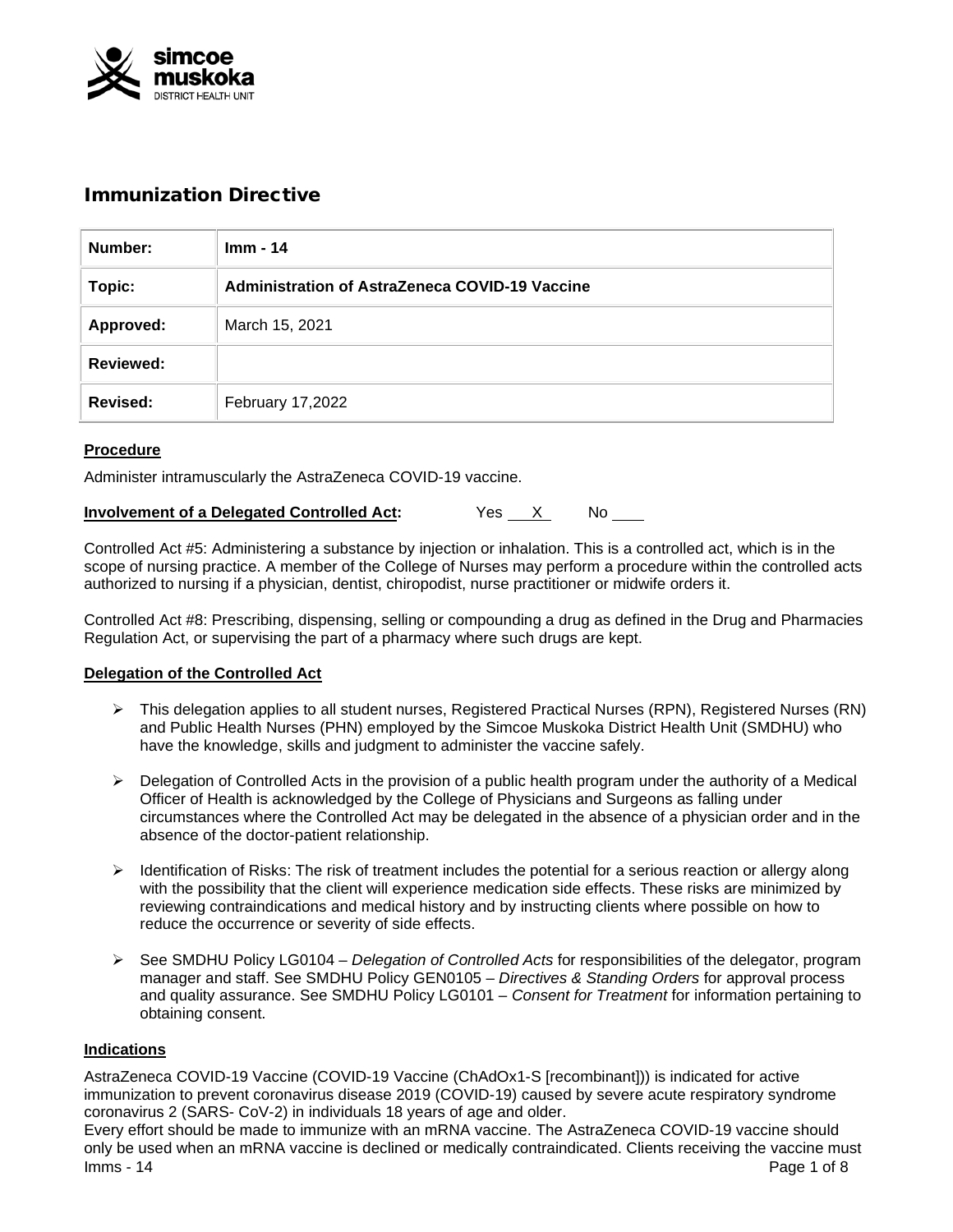

read the COVID-19 Vaccine Information for [Individuals who received a first dose of](https://www.health.gov.on.ca/en/pro/programs/publichealth/coronavirus/docs/vaccine/COVID-19_vaccine_info_AZ_2nd_dose.pdf) the [AstraZeneca/COVISHIELD COVID-19](https://www.health.gov.on.ca/en/pro/programs/publichealth/coronavirus/docs/vaccine/COVID-19_vaccine_info_AZ_2nd_dose.pdf) vaccine to ensure informed consent.

#### **Dosage and Administration:**

| Age                   | Dosage (mL) | Immunization<br><b>Schedule</b> | <b>Minimum</b><br><b>Interval</b> | Authorized<br><b>Interval</b> | <b>Alternate</b><br><b>Interval</b> |
|-----------------------|-------------|---------------------------------|-----------------------------------|-------------------------------|-------------------------------------|
| $18 + \mathrm{years}$ | 0.5ml       | dose                            | 4 weeks                           | 4-12 weeks                    | 16 weeks                            |

Individuals eligible for a booster dose are recommended to receive an mRNA vaccine (Pfizer-BioNTech or Moderna) unless there are contraindications to receive an mRNA vaccine.

If an individual has a medical contraindication to receiving an mRNA vaccine or chooses to not receive mRNA vaccine, a booster dose of a viral vector vaccine and be provided with informed consent including a discussion about the lack of evidence on the use and effectiveness of an additional dose of viral vector COVID-19 vaccine and the increased risk of Vaccine-Induced Immune Thrombotic Thrombocytopenia (VITT), Capillary Leak Syndrome (CLS), and Guillain-Barre syndrome (GBS) following viral vector COVID-19 vaccines.

Booster doses are recommended at 3 months (84 days) from last dose in primary series.

If an individual is later than their appropriate interval identified the vaccine should be given as soon as possible, and there is no need to restart the series.

AstraZeneca COVID-19 vaccine is to be administered intramuscularly in the deltoid muscle.

#### **Vaccination Guidance Post-Infection**

Individuals who experienced SARS-CoV-2 infection before starting or completing their primary COVID-19 vaccine series are suggested to receive their next dose 8 weeks after symptom onset or positive test (if asymptomatic).

Individuals 12 years of age and older, infected with COVID-19 after their primary series but before their booster dose, are suggested to receive their booster dose three months after symptom onset or positive test (if asymptomatic) and provided it is at least 6 months from completing the primary series. As per NACI, emerging evidence indicates that a longer interval between SARS-CoV-2 infection and vaccination is associated with improved antibody responses to COVID-19 vaccines.

These suggested intervals are based on immunological principles and expert opinion, and may change as evidence on COVID-19, variants of concern (VOCs), and COVID-19 vaccines emerge. When considering whether or not to administer vaccine doses following the suggested intervals outlined, biological and social risk factors for exposure (e.g., local epidemiology, circulation of VOCs, living settings) and severe disease should also be taken into account. These intervals are a guide and clinical discretion is advised.

Nurses will store and handle the vaccine according to the instructions in the [manufacture's product monograph.](https://covid-vaccine.canada.ca/info/pdf/astrazeneca-covid-19-vaccine-pm-en.pdf)

AstraZeneca COVID-19 Vaccine is a colourless to slightly brown, clear to slightly opaque solution. The vaccine should be inspected visually for particulate matter and discolouration prior to administration. Discard the vial if the solution is discoloured or visible particles are observed

#### **Reconstitution**

AstraZeneca COVID-19 Vaccine must not be reconstituted, mixed with other AstraZeneca medicinal products, or diluted.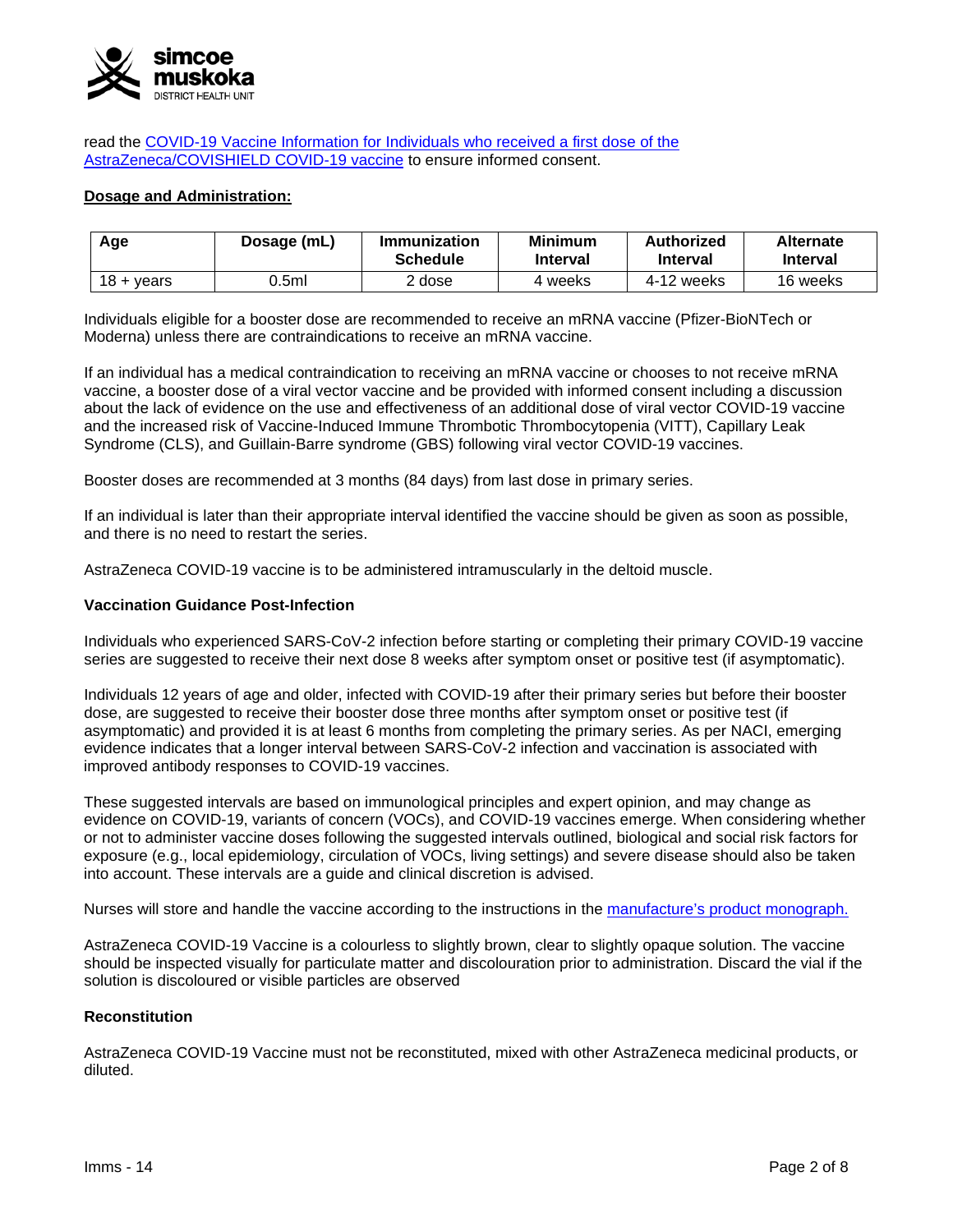

## **Unopened multidose vial (8 or 10 does vial)**

AstraZeneca COVID-19 vaccine should be stored in refrigerator (2° to 8° C). Do not freeze. Store in outer carton in order to protect from light. Use the product before the expiration date on the vial label.

## **Opened multidose vial (8 or 10 dose vial)**

After first opening, chemical and physical in-use stability has been demonstrated from the time of vial puncture to administration for no more than:

- 6 hours at room temperature, up to 30ºC, or
- 48 hours in a refrigerator (2 to 8ºC).

The vial can be re-refrigerated, but the cumulative storage time at room temperature must not exceed 6 hours, and the total cumulative storage time must not exceed 48 hours.

## **Contraindications**

1. Those who have had severe allergic reaction or anaphylaxis to a previous dose of AstraZeneca COVID-19 vaccine or to any of its components should not receive the AstraZeneca COVID-19 vaccine in a community based vaccine clinic. These people need an urgent referral to an allergist or immunologist to determine how/if they will complete their series.

For those who have had an allergic reaction within 4 hours and/or anaphylaxis that occurred with a vaccine or injectable medication that does not contain a component or cross-reacting component of Astra Zeneca COVID-19 vaccines, the vaccine can be given with an extended post-vaccination observation time of 30 minutes.

Those with a history of significant allergic reaction and/or anaphylaxis to any food, drug, venom, latex or other allergens not related to the COVID-19 vaccine can receive the vaccine with an extended postvaccination observation time of 30 minutes.

2. AstraZeneca COVID-19 Vaccine is contraindicated in those with an allergy to any component of the vaccine or an anaphylactic or other allergic reaction to a previous dose of this vaccine:

| <b>Vaccine</b>       | <b>Vaccine Components</b>                | <b>Contains Latex (Yes or No)</b> |
|----------------------|------------------------------------------|-----------------------------------|
| AstraZeneca COVID-19 | □ COVID-19 Vaccine (ChAdOx1-S*           | No.                               |
| Vaccine              | recombinant)                             |                                   |
|                      | $\Box$ Disodium edetate dihydrate (EDTA) |                                   |
|                      | $\Box$ Ethanol                           |                                   |
|                      | □ L-Histidine                            |                                   |
|                      | □ L-Histidine hydrochloride monohydrate  |                                   |
|                      | □ Magnesium chloride hexahydrate         |                                   |
|                      | $\Box$ Polysorbate 80                    |                                   |
|                      | □ Sodium chloride                        |                                   |
|                      | $\Box$ Sucrose                           |                                   |
|                      | $\Box$ Water for injection               |                                   |
|                      |                                          |                                   |

- 3. AstraZeneca COVID-19 vaccine is not to be administered to anyone under 18 years of age.
- 4. Individuals with the following conditions should not receive the Astra-Zeneca COVID-19 vaccine:
	- History of blood clots with low platelets (i.e., major venous and/or arterial thrombosis with thrombocytopenia) following any vaccine
	- Thrombosis with thrombocytopenia syndrome (TTS) or vaccine induced immune thrombotic thrombocytopenia (VITT) following the AstraZeneca COVID-19 vaccine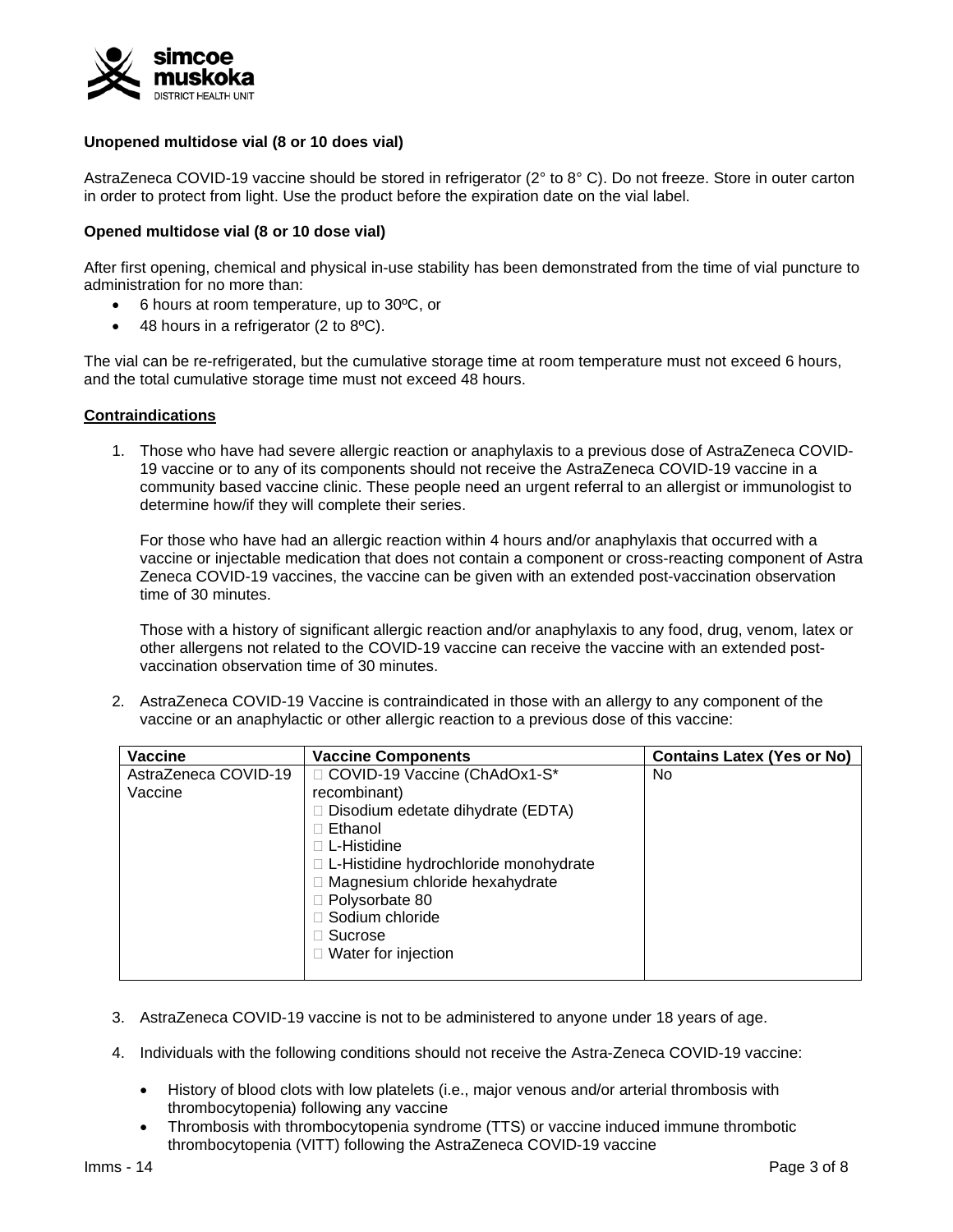

- History of capillary leak syndrome (CLS)
- History of cerebral venous sinus thrombosis (CVST) with thrombocytopenia
- History of heparin-induced thrombocytopenia (HIT)
- Actively receiving monoclonal antibody therapy OR convalescent plasma therapy for the treatment or prevention of COVID-19
- 5. AstraZeneca COVID-19 vaccine should only be administered in SMDHU clinics to the following groups if they have consulted with their treating physician and it has been determined that the potential benefits of vaccination outweigh the potential risks:
	- Those who are receiving the following immunosuppressive therapies: stem cell therapy, CAR-T therapy, chemotherapy, immune checkpoint inhibitors, monoclonal antibodies (e.g. rituximab) and other targeted agents (e.g., CD4/6 inhibitors, PARP inhibitors etc.)

In general, if a patient is 3 months post-chemotherapy and the cancer is in remission, or if immunosuppressive therapy has been discontinued for at least 3 months (6 months or more for anti-B cell antibodies), the person is no longer considered immunocompromised.

People living with HIV that are considered immunocompetent may be vaccinated. Those with stable Hep B and Hep C virus may also be vaccinated.

# **Pregnant & Breastfeeding Individuals**

Evidence is now available from real world use of mRNA COVID-19 vaccines, which has not indicated any safety concerns for pregnant and breastfeeding populations. There is less evidence regarding the safety of the Astra-Zeneca vaccine including pregnant women and breastfeeding women. An mRNA COVID-19 vaccine is recommended by the National Advisory Committee on Immunization (NACI) since they have been shown to be more effective than viral vector vaccines and generally safer, with less side effects. Those who are pregnant or breastfeeding can receive Janssen vaccine under this directive with informed consent.

## **Persons with Autoimmune Conditions & Immunocompromised Persons (due to disease or treatment)**

While those receiving the severely immunosuppressive treatments outlined in contraindication #5 must speak with their treating HCP prior to vaccination, all other individuals with autoimmune conditions, immunodeficiency conditions or those immunosuppressed due to disease or treatment should be offered the vaccine. These individuals may choose to consult with their health care provider prior to vaccination (for example, to discuss immunosuppressive medication management/timing in relation to their vaccination).

## **Rare cases of serious thrombosis (blood clots) and thrombocytopenia (low platelets): VITT (Vaccine-Induced Immune Thrombotic Thrombocytopenia)**

A combination of thrombosis and thrombocytopenia (TTS), in some cases accompanied by bleeding, that resembles HIT (heparin-induced thrombocytopenia) have been observed very rarely following vaccination with AstraZeneca COVID-19 Vaccine. This includes severe cases at unusual sites such as cerebral venous sinus thrombosis (CSVT) and splanchnic vein thrombosis, as well as arterial thrombosis, with thrombocytopenia.

Nurses administering the AstraZeneca COVID-19 vaccine under this directive must inform clients to seek immediate medical attention for symptoms of thromboembolism and/or early signs of thrombocytopenia.

Symptoms to monitor for include: shortness of breath, chest pain, leg swelling or pain, persistent abdominal pain, skin bruising (other than at the site of vaccination) or petechiae (red or purple spots or blood blisters under skin); and neurological symptoms such as sudden onset of severe headaches, persistent or worsening headaches, blurred vision, double vision, confusion or seizures, difficulty speaking or moving a part of the body particularly those persisting or occurring approximately 4 days to 3-4 weeks after vaccination.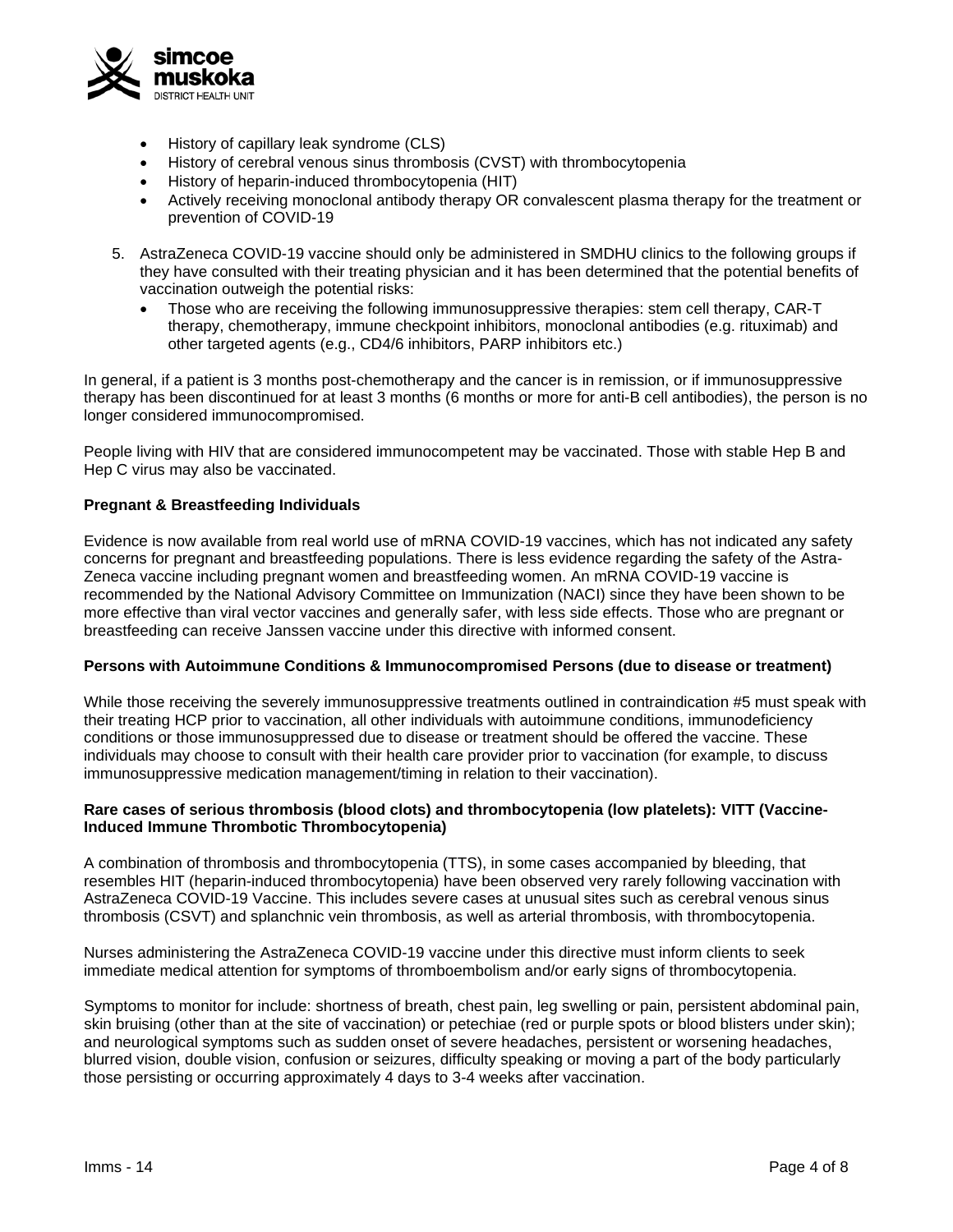

# **Guillain-Barré syndrome (GBS)**

Guillain-Barré syndrome (GBS) is a rare but potentially serious immune-mediated neurologic disorder that results in pain or numbness, muscle weakness, and paralysis in severe cases. Most people fully recover from GBS but some have residual deficits or symptoms and rarely, fatal cases can occur. To date, no increased risk of GBS has been identified following vaccination with the mRNA COVID-19 vaccines (Pfizer-BioNTech Comirnaty and Moderna Spikevax). Investigations have identified an increased risk of GBS following vaccination with the viral vector COVID-19 vaccines (AstraZeneca Vaxzevria and Janssen). Among cases reported in Canada as of December 3rd 2021, symptoms occurred between 6 hours and 25 days after vaccination, the median age was 56 years (range 40 to 77 years old) and 26 (74%) were males.

Nurses administering the AstraZeneca COVID-19 vaccine under this directive must inform clients to seek medical attention if they develop symptoms of GBS.

Symptoms to monitor for include: weakness or tingling sensations, especially in the upper or lower limbs, that worsens and spreads to other parts of the body, coordination problems and unsteadiness, difficulty walking, weakness in the limbs, chest or face, difficulty with bladder control and bowel function, double vision or difficulty moving eyes, difficulty with facial movements, including swallowing, speaking, or chewing

## **Precautions & Other Important Information**

- NACI has stated that COVID-19 vaccine can be given at the same time or at any time before or after receiving other vaccines including live, non-live, adjuvanted or unadjuvanted vaccines. As a precaution, NACI previously recommended that COVID-19 vaccines be given at least 28 days before and 14 days after other vaccines. After reviewing the evolving evidence on COVID-19 vaccines and considering the extensive data and experience of giving other routine vaccines at the same time or within days of each other, NACI has determined that a precautionary approach is no longer necessary.
- Tuberculin skin testing (TST) or interferon gamma release assay (IGRA) There is a theoretical risk that mRNA or viral vector vaccines may temporarily affect cell-mediated immunity, resulting in false-negative TST or IGRA test results. If tuberculin skin testing or an IGRA test is required, it should be administered and read before immunization or delayed for at least 4 weeks after vaccination. Vaccination with COVID-19 vaccines may take place at any time after all steps of tuberculin skin testing have been completed. In cases where an opportunity to perform the TST or IGRA test might be missed, the testing should not be delayed since these are theoretical considerations. However, re-testing (at least 4 weeks post immunization) of individuals with negative results for whom there is high suspicion of TB infection may be prudent in order to avoid missing cases due to potentially false-negative results.COVID-19 vaccine should not be given simultaneously with monoclonal antibodies or convalescent plasma. There is insufficient evidence on the potential interference of COVID-19 vaccine and any monoclonal antibodies therefore expert opinion should be sought on a case-by-case basis.
- Currently there is limited evidence available to support the efficacy of this vaccine in preventing asymptomatic infection, reducing viral shedding or in prevention of transmission of the COVID-19 virus. Therefore, it is important that people continue to practice public health measures to decreased transmission even after they are vaccinated.
- Protection offered from the first dose is lower than the efficacy achieved after the second dose. In most people, a cellular immune response is achieved by one week after the second dose.
- AstraZeneca COVID-19 vaccine may be offered to those who have had previously PCR-confirmed SARS-CoV-2 infection, but this will be in the context of vaccine availability and initial doses may be prioritized for those who have not had previous infection. People who are eligible for vaccination who have recently tested positive for COVID-19 can be vaccinated once they have cleared isolation and their symptoms are resolving.
- Vaccination of those who may currently have SARS-CoV-2 infection is not known to have a detrimental effect on the illness. However, vaccination should be deferred in symptomatic individuals to avoid attributing any complications resulting from infection to being vaccine related.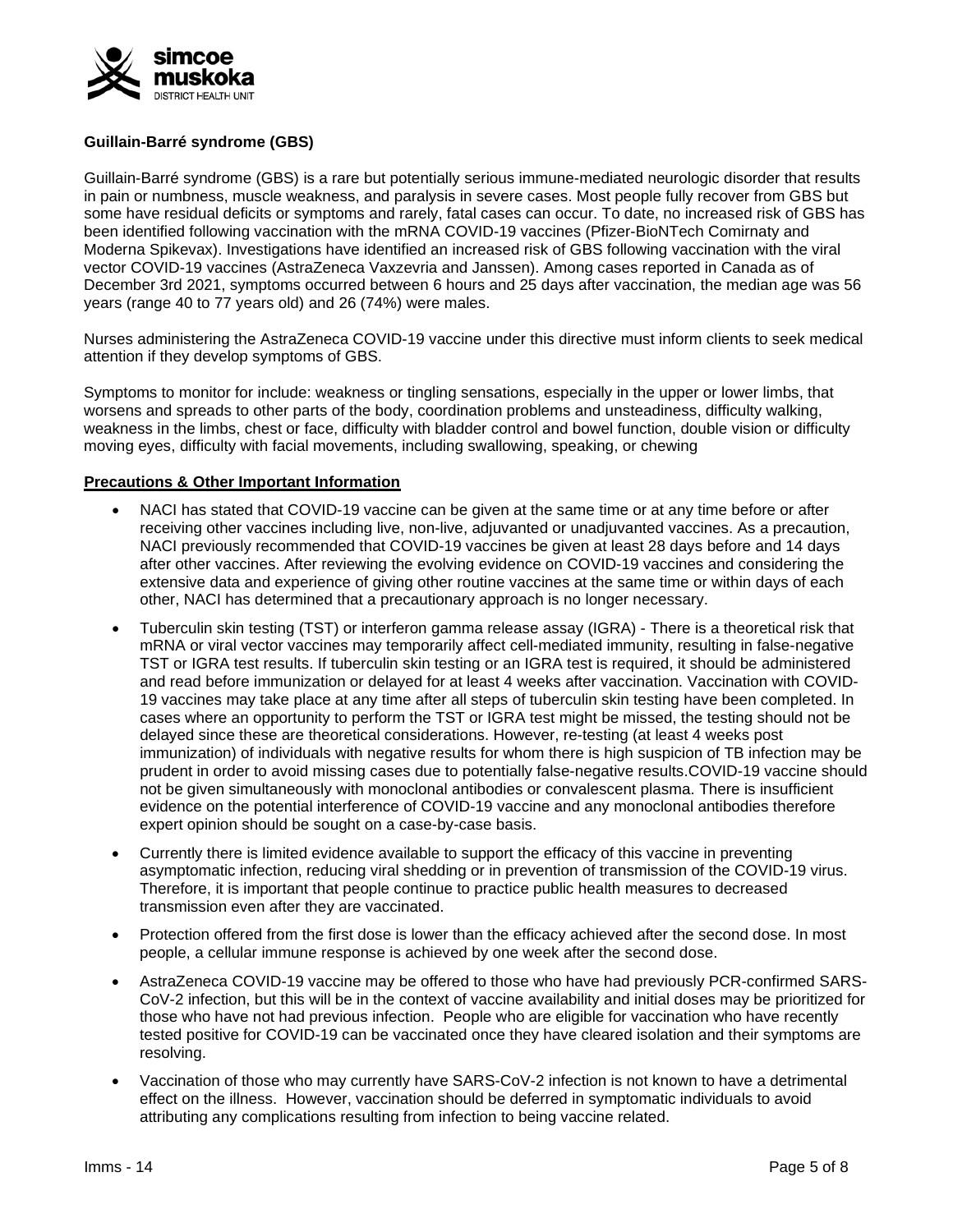

#### **Quality Assurance**

The program managers will ensure that:

- $\triangleright$  The directive is reviewed and updated as needed.
- $\triangleright$  Nurses are provided a comprehensive orientation program, including a review of all relevant resources as outlined below.
- A current list of nurses who have received directive training is maintained.
- All medication errors are reviewed as per agency policy.

## **References**

Product Monograph for [AstraZeneca \(VAXZEVRIA™\) COVID-19](https://www.astrazeneca.ca/content/dam/az-ca/downloads/productinformation/az-covid-19-vaccine-product-monograph-en.pdf) Vaccine*,* November 19, 2021

Canadian Immunization Guide: [COVID-19 vaccine Chapter](https://www.canada.ca/en/public-health/services/publications/healthy-living/canadian-immunization-guide-part-4-active-vaccines/page-26-covid-19-vaccine.html)

Ontario Ministry of Health. COVID-19 [Vaccine Administration.](https://www.health.gov.on.ca/en/pro/programs/publichealth/coronavirus/docs/vaccine/COVID-19_vaccine_administration.pdf) November 26, 2021.

Ontario Ministry of Health. [COVID-19 Vaccination Recommendations for Special Populations.](https://www.health.gov.on.ca/en/pro/programs/publichealth/coronavirus/docs/vaccine/COVID-19_vaccination_rec_special_populations.pdf) December 31, 2021.

Ontario Ministry of Health. [COVID-19 Third Dose Recommendations.](https://www.health.gov.on.ca/en/pro/programs/publichealth/coronavirus/docs/vaccine/COVID-19_vaccine_third_dose_recommendations.pdf) February 17, 2022.

National Advisory Committee on Immunization. Updated guidance on COVID-19 vaccination timing for individuals previously infected with SARS-CoV-2. [https://www.canada.ca/content/dam/phac](https://www.canada.ca/content/dam/phac-aspc/documents/services/immunization/national-advisory-committee-on-immunization-naci/naci-rapid-response-updated-guidance-covid-19-vaccination-timing-individuals-previously-infected-sars-cov-2.pdf)[aspc/documents/services/immunization/national-advisory-committee-on-immunization-naci/naci-rapid-response](https://www.canada.ca/content/dam/phac-aspc/documents/services/immunization/national-advisory-committee-on-immunization-naci/naci-rapid-response-updated-guidance-covid-19-vaccination-timing-individuals-previously-infected-sars-cov-2.pdf)[updated-guidance-covid-19-vaccination-timing-individuals-previously-infected-sars-cov-2.pdf](https://www.canada.ca/content/dam/phac-aspc/documents/services/immunization/national-advisory-committee-on-immunization-naci/naci-rapid-response-updated-guidance-covid-19-vaccination-timing-individuals-previously-infected-sars-cov-2.pdf) - Revised February 4, 2022

Ontario Ministry of Health. COVID-19 Vaccine [Storage and Handling](https://www.health.gov.on.ca/en/pro/programs/publichealth/coronavirus/docs/vaccine/vaccine_storage_handling_pfizer_moderna.pdf) Guidance – Revised January 5, 2022

College of Nurses of Ontario (CNO), Practice Guideline, 41019, Directives Revised January 2018 [https://www.cno.org/globalassets/docs/prac/41019\\_medicaldirectives.pdf](https://www.cno.org/globalassets/docs/prac/41019_medicaldirectives.pdf)

CNO, Practice Standard, 41007, Medication Revised January 2019 [http://www.cno.org/docs/prac/41007\\_Medication.pdf](http://www.cno.org/docs/prac/41007_Medication.pdf)

CNO, Practice Standard, 41071, Decisions about Procedures and Authorities Revised March 2018 [https://www.cno.org/globalassets/docs/prac/41071\\_decisions.pdf](https://www.cno.org/globalassets/docs/prac/41071_decisions.pdf)

The College of Physicians and Surgeons Policy #5-12 - Delegation of Controlled Acts (revised Sept 2012) [https://www.cpso.on.ca/admin/CPSO/media/Documents/physician/polices-and-guidance/policies/delegation-of](https://www.cpso.on.ca/admin/CPSO/media/Documents/physician/polices-and-guidance/policies/delegation-of-controlled-acts.pdf)[controlled-acts.pdf](https://www.cpso.on.ca/admin/CPSO/media/Documents/physician/polices-and-guidance/policies/delegation-of-controlled-acts.pdf)

## **Educational Resources**

- > Immunization Program Guidebook
- Canadian Immunization Guide, Evergreen Edition <http://www.phac-aspc.gc.ca/publicat/cig-gci/index-eng.php>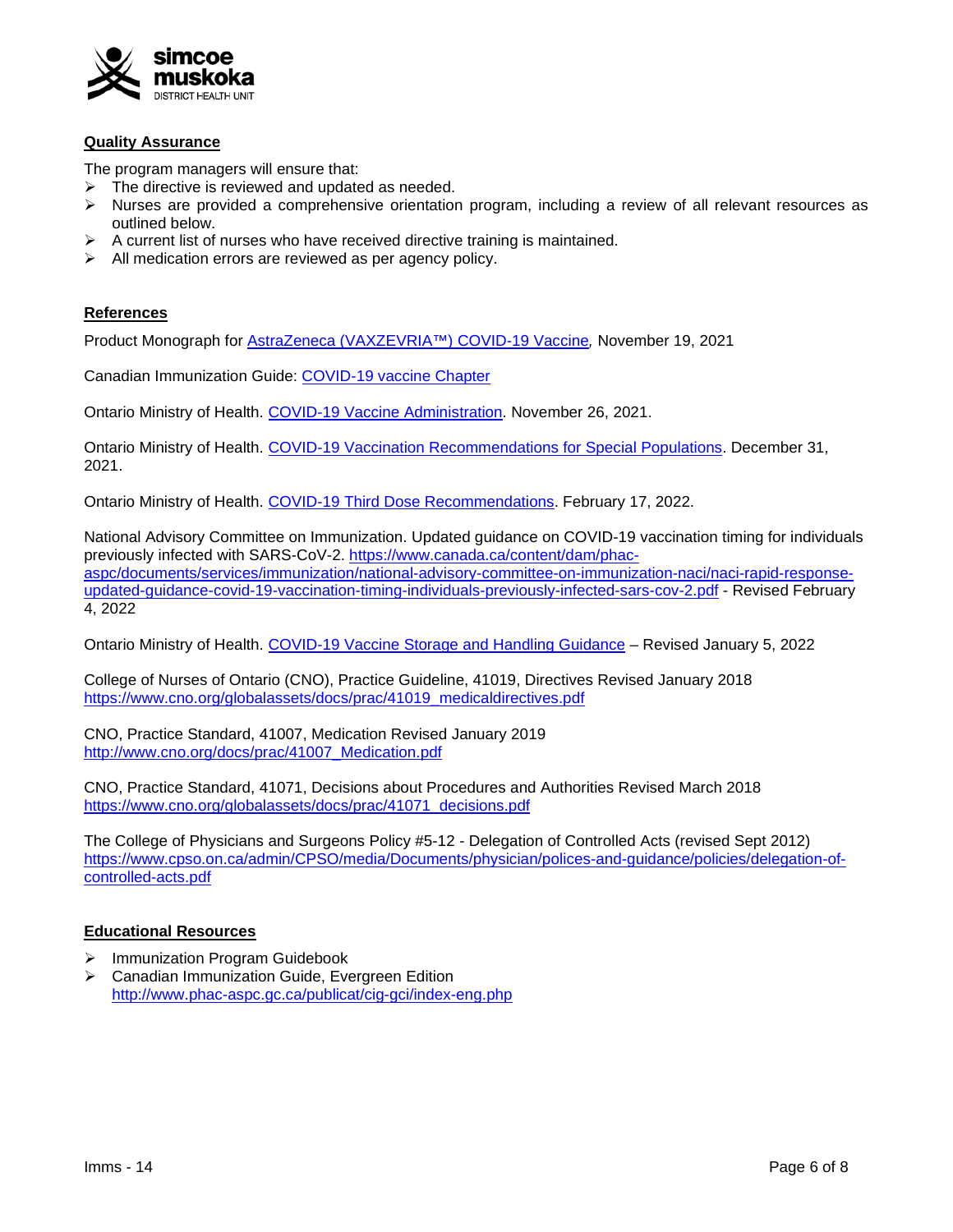

## **Authorized to**

All student nurses, RPNs, RNs and PHNs employed by the Simcoe Muskoka District Health Unit, who have received the directive training and who have the following qualifications are authorized to administer these vaccines:

- $\triangleright$  Registered Nurses and Registered Nurses (temporary) listed as a member with the College of Nurses of Ontario with no restrictions or limitations on their registration.
- $\triangleright$  Registered Practical Nurses and Registered Practical Nurses (temporary) listed as a member with the College of Nurses of Ontario with no restrictions or limitations on their registration. Registered Practical Nurses that were registered with the College of Nurses prior to 2005 must also have an advanced medication course certificate.
- Current CPR certification Level C (updated annually).

# **Authorization and Approval**

The steps outlined in this directive, and training and resources available provide staff with the necessary knowledge and skills to safely, effectively and ethically administer this vaccine in a clinic setting.

| <b>Charles Gardner</b><br>Medical Officer of Health     | Date |  |
|---------------------------------------------------------|------|--|
| Colin Lee<br>Associate Medical Officer of Health        | Date |  |
| Lisa Simon<br>Associate Medical Officer of Health       | Date |  |
| Deanna Thompson<br>Acting Vice President - Immunization | Date |  |